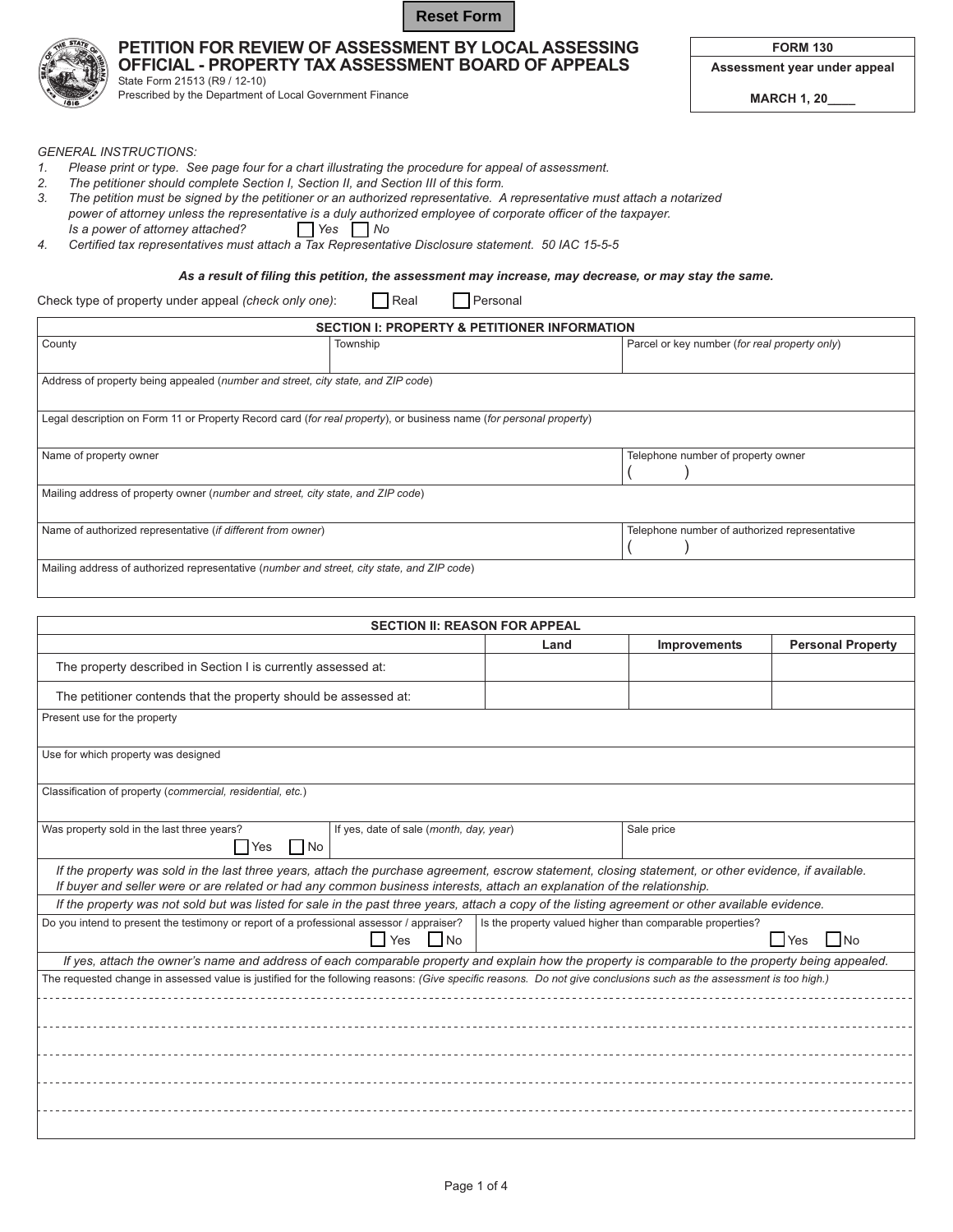| <b>SECTION III: SIGNATURES</b>                                                                                                                                                                                                                                                                                                                                                              |                                      |  |
|---------------------------------------------------------------------------------------------------------------------------------------------------------------------------------------------------------------------------------------------------------------------------------------------------------------------------------------------------------------------------------------------|--------------------------------------|--|
| Petitioner, taxpayer, or duly authorized employee or corporate officer of the taxpayer                                                                                                                                                                                                                                                                                                      |                                      |  |
| I certify that my entries in Section I and Section II are accurate to the best of my knowledge and belief. I also understand that by appealing my assessment,                                                                                                                                                                                                                               |                                      |  |
| my assessment may increase, may decrease, or may remain the same.                                                                                                                                                                                                                                                                                                                           |                                      |  |
| Signature of petitioner, taxpayer, or duly authorized officer                                                                                                                                                                                                                                                                                                                               | Date of signature (month, day, year) |  |
| Printed or typed name of petitioner, taxpayer, or duly authorized officer                                                                                                                                                                                                                                                                                                                   |                                      |  |
|                                                                                                                                                                                                                                                                                                                                                                                             |                                      |  |
| <b>Tax representative</b>                                                                                                                                                                                                                                                                                                                                                                   |                                      |  |
| I certify that the entries in Section I and Section II are accurate to the best of my knowledge and belief. I certify that I have viewed this property, the property<br>record card, and Form 11 or Form 113, and that I have the authority to file this appeal on behalf of the taxpayer. I certify that I have made all necessary<br>disclosures to my client, pursuant to 50 IAC 15-5.5. |                                      |  |
| Signature of tax representative                                                                                                                                                                                                                                                                                                                                                             | Date of signature (month, day, year) |  |
|                                                                                                                                                                                                                                                                                                                                                                                             |                                      |  |
| Printed or typed name of tax representative                                                                                                                                                                                                                                                                                                                                                 |                                      |  |
|                                                                                                                                                                                                                                                                                                                                                                                             |                                      |  |
| <b>Attorney representative</b>                                                                                                                                                                                                                                                                                                                                                              |                                      |  |
| I certify that my entries in Section I and Section II are accurate to the best of my knowledge and belief.                                                                                                                                                                                                                                                                                  |                                      |  |
| Signature of attorney representative                                                                                                                                                                                                                                                                                                                                                        | Date of signature (month, day, year) |  |
| Printed or typed name of attorney representative                                                                                                                                                                                                                                                                                                                                            |                                      |  |
|                                                                                                                                                                                                                                                                                                                                                                                             |                                      |  |
|                                                                                                                                                                                                                                                                                                                                                                                             |                                      |  |
| <b>CHECKLIST</b>                                                                                                                                                                                                                                                                                                                                                                            |                                      |  |
| have reviewed Form 11 RA, Form 11 CI, or Form 113.                                                                                                                                                                                                                                                                                                                                          |                                      |  |
| I have reviewed the property record card.                                                                                                                                                                                                                                                                                                                                                   |                                      |  |

If I am appealing both real and personal property assessments, I have filed separate petitions for each property.

If I am appealing both real and personal property assessments, I have filed separate petition<br>
I have checked the type of property under appeal (real or personal) at the top of page one.<br>
I have completed Section I, Sectio If this petition is being filed by an authorized tax representative, a duly executed power of attorney and a Tax Representative Disclosure statement is attached.

I understand that I must submit the original and one copy of this form to the assessing official.

Г If there are other related parcels currently under appeal, a listing of these parcels is attached.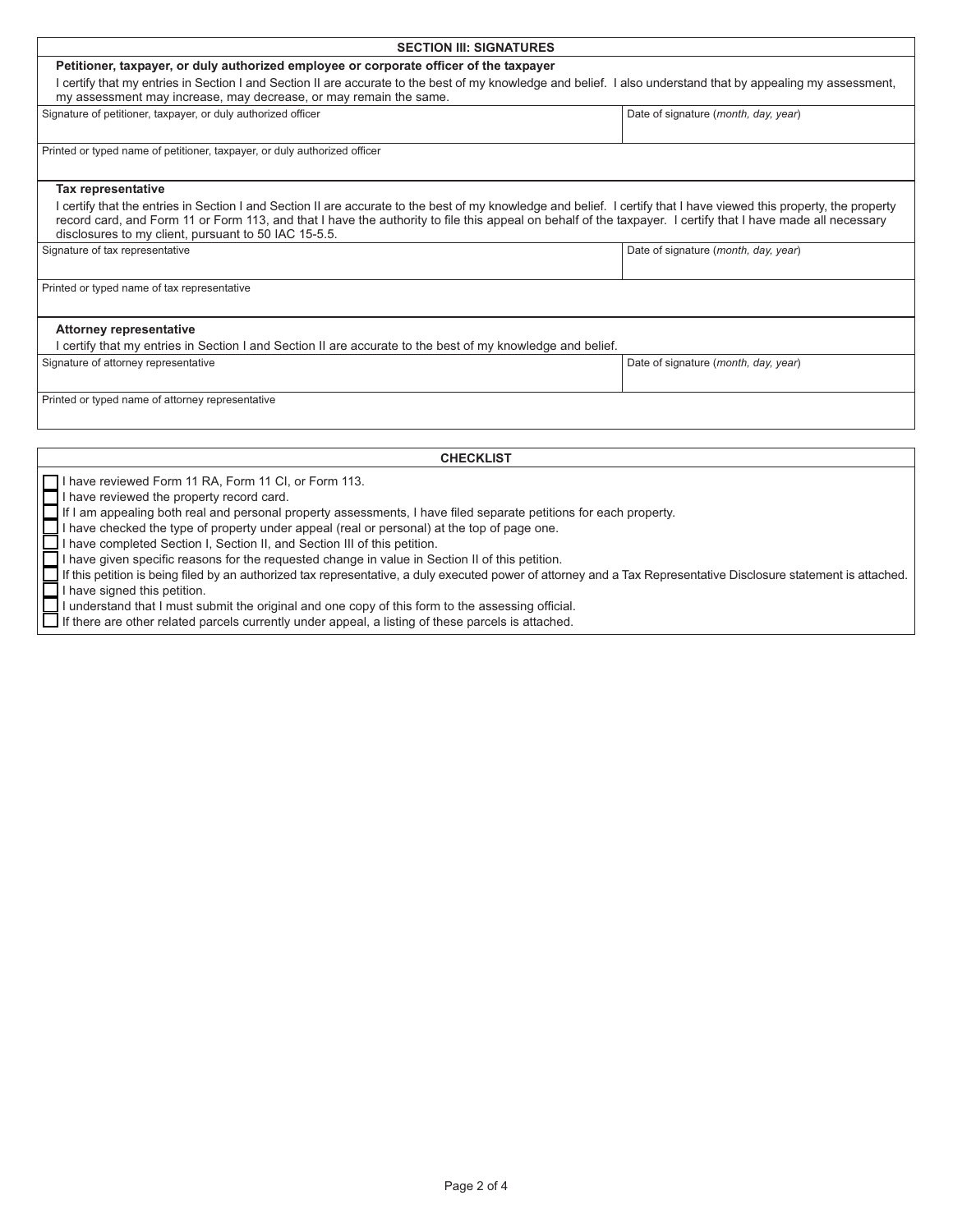| <b>FOR ASSESSING OFFICIAL USE ONLY</b> |                                                                                                                                                                   |                                      |  |
|----------------------------------------|-------------------------------------------------------------------------------------------------------------------------------------------------------------------|--------------------------------------|--|
|                                        | . Date notice was sent to taxpayer (month, day, year) 2. Date petition for review was filed by petitioner (month, day, year) 3. Petition for review timely filed? |                                      |  |
|                                        |                                                                                                                                                                   | Yes<br>- I No                        |  |
| Signature of assessor                  |                                                                                                                                                                   | Date of signature (month, day, year) |  |
|                                        |                                                                                                                                                                   |                                      |  |

If the answer to number 3 above is "No", the assessor shall notify the petitioner that the petition was not timely filed.

## THE FOLLOWING SECTION IS FOR THE ASSESSOR / PETITIONER CONFERENCE

## SECTION IV: RESULTS OF ASSESSOR / PETITIONER CONFERENCE

Before the county board holds the hearing required under IC 6-1.1-15.1 subsection (g), the taxpayer may request a meeting by filing a written request with the country or township official with whom the taxpayer filed the notice of review to:

(1) attempt to resolve as many issues under review as possible; and

(2) seek a joint recommendation for settlement of some or all of the issues under review.

A county or township official who receives a meeting request under this subsection before the county board hearing shall meet with the taxpayer. The taxpayer and the county or township official shall present a joint recommendation reached under this subsection to the county board at the hearing required under IC 6-1.1-15-1 subsection (g). The county board may adopt or reject the recommendation in whole or in part.

|                                                                                                                                                       | Land | Improvements | <b>Personal Property</b> |
|-------------------------------------------------------------------------------------------------------------------------------------------------------|------|--------------|--------------------------|
| The petitioner contends that the property should be assessed at:                                                                                      |      |              |                          |
| The assessing official contends that the property should be assessed at:                                                                              |      |              |                          |
| If no agreement can be reached, explain the reasons for disagreement. If a change in assessed value is being made, explain the reason for the change. |      |              |                          |
|                                                                                                                                                       |      |              |                          |
|                                                                                                                                                       |      |              |                          |
|                                                                                                                                                       |      |              |                          |
|                                                                                                                                                       |      |              |                          |
|                                                                                                                                                       |      |              |                          |
|                                                                                                                                                       |      |              |                          |
|                                                                                                                                                       |      |              |                          |
|                                                                                                                                                       |      |              |                          |
|                                                                                                                                                       |      |              |                          |
|                                                                                                                                                       |      |              |                          |
|                                                                                                                                                       |      |              |                          |

| <b>SIGNATURES</b>                                                                                        |                                       |  |
|----------------------------------------------------------------------------------------------------------|---------------------------------------|--|
| The values listed above and the explanation given accurately reflect my opinion regarding this property. |                                       |  |
| Signature of assessing official                                                                          | Date of signature (month, day, year)  |  |
|                                                                                                          |                                       |  |
| Printed or typed name of assessing official                                                              |                                       |  |
|                                                                                                          |                                       |  |
| Signature of taxpayer or authorized representative                                                       | Date of conference (month, day, year) |  |
|                                                                                                          |                                       |  |
| Printed or typed name of taxpayer or authorized representative                                           |                                       |  |
|                                                                                                          |                                       |  |